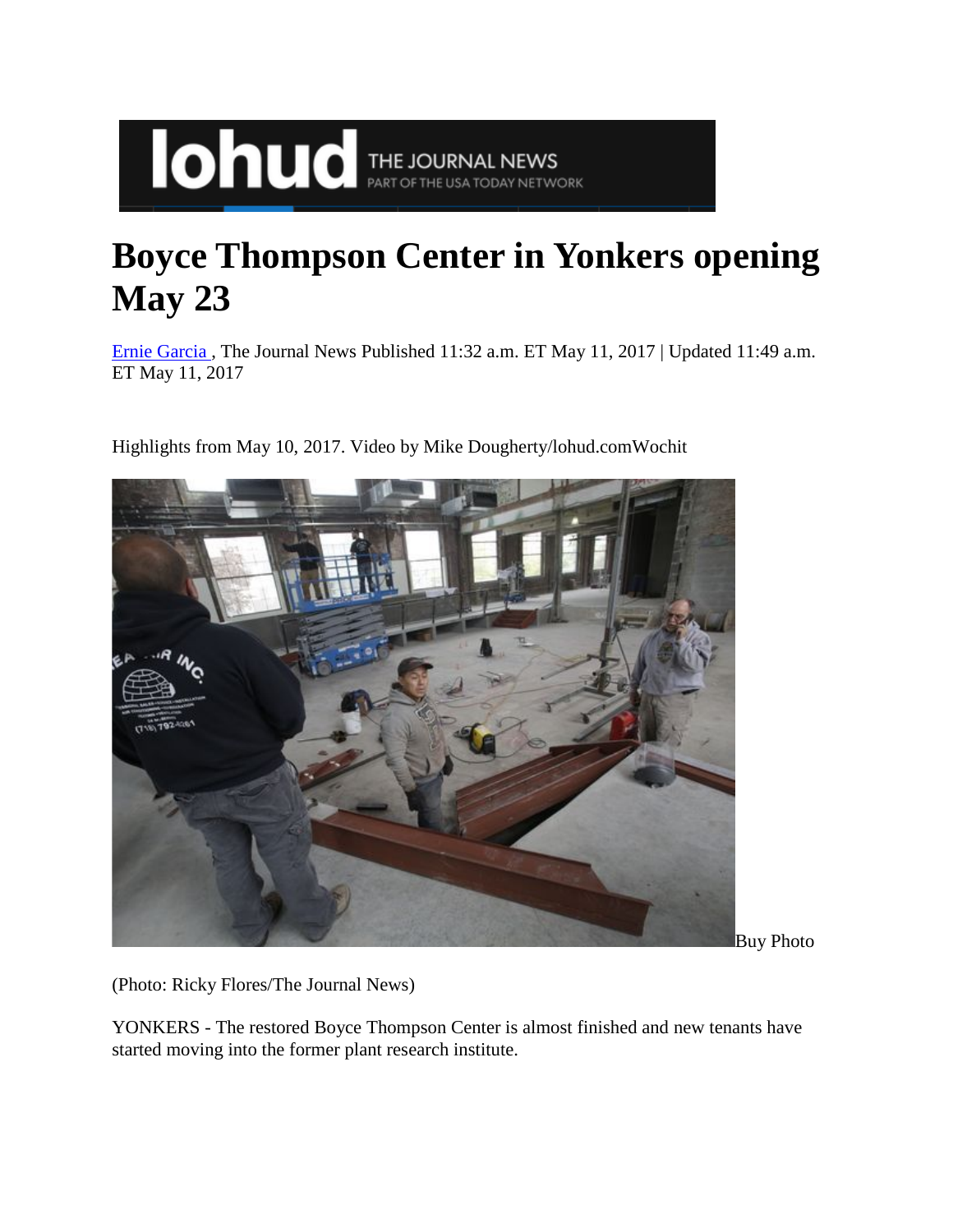The mixed-use retail-medical complex at 1086 N. Broadway is a \$35 million adaptive reuse of the former Boyce Thompson Institute for Plant Research, whose tenants with the biggest draws will be Fortina restaurant, the WESTMED Medical Group and St. John's Riverside Hospital.

The Simone Development Cos. redeveloped the property with the goal of making it useful to employees at the adjacent Southern Westchester Executive Park and residents of the surrounding neighborhoods.

"We're seeing a tremendous number of visitors drive in — people who live in the community wanting to know when we're opening and what will be here," said Guy Leibler, president of Simone Healthcare Development.

St. John's Riverside Hospital moved into a cube structure on the property's north side next to Executive Boulevard last month and began seeing patients April 24.

The hospital will offer outpatient care at the Boyce Thompson Center.

"This beautiful spot on Executive Boulevard makes it possible for us to accomplish our goal of providing these vital health services away from a congested hospital setting," St. John's president Ron Corti said in an email.



Buy Photo

The Boyce Thompson Center in Yonkers. (Photo: Ricky Flores/The Journal News)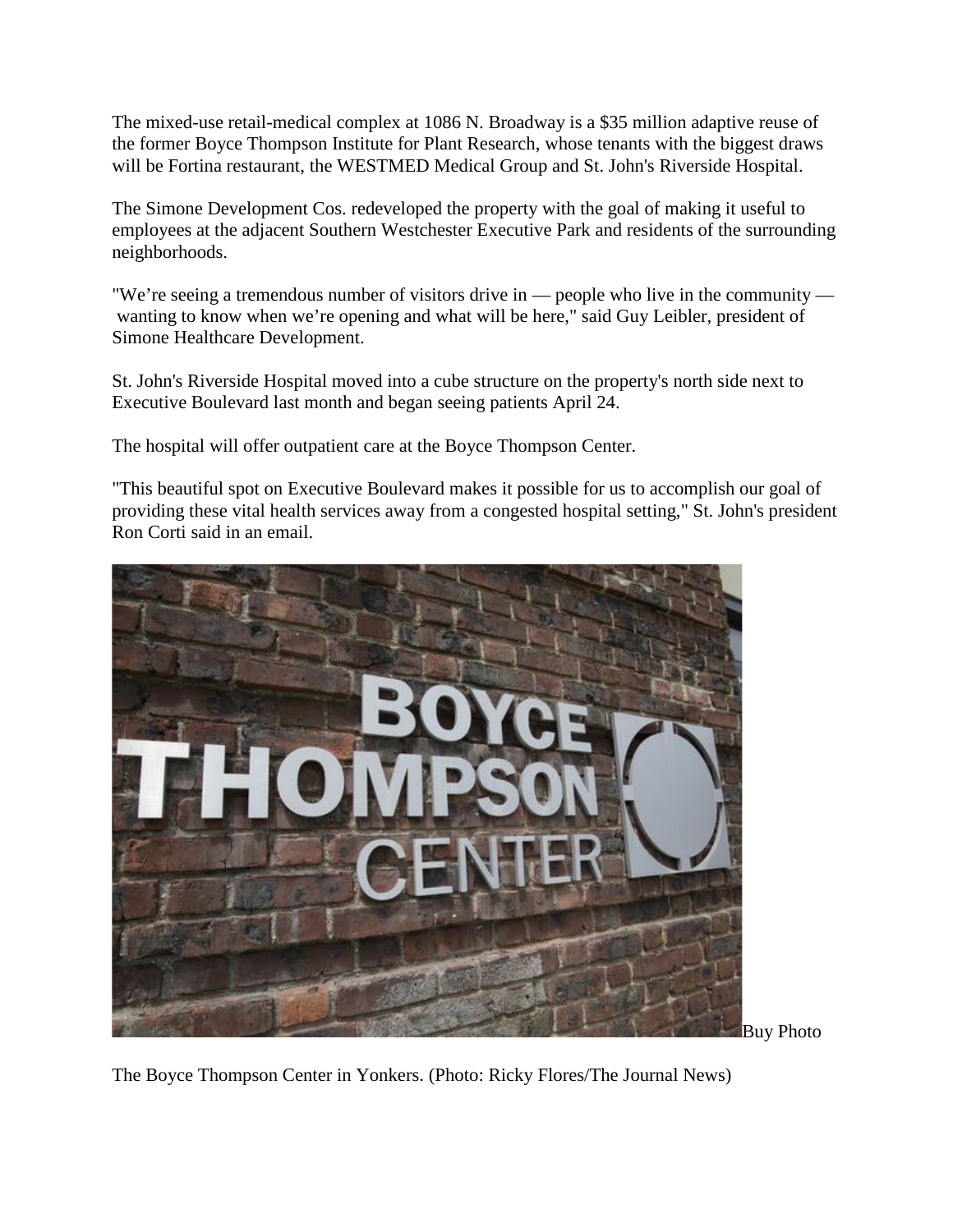Leibler said he expected the WESTMED Medical Group to move into its space on the south side of the property May 22.

Simone will celebrate the center's grand opening May 23 with an invitation-only party for city officials and guests.

By the end of the month, Leibler said he expects Family Wellness Pharmacy, the Ultimate Spectacle eyeglasses store, a hair salon and Tompkins Mahopac Bank to be open.

Foodies will have to wait a little longer for the opening of Fortina, a popular Italian eatery that cooks in wood-fired ovens. Fortina is expected to open in mid-June.

Tarrytown-based The Taco Project is expected to open in early June. Later in the summer, there's a Japanese restaurant in the works.



Buy Photo

Guy Leibler, president of Simone Healthcare Development, at the Boyce Thompson Center in Yonkers. (Photo: Ricky Flores/The Journal News)

Fortina's outdoor diners will get to sit near an outdoor hearth that Fortina's cooks will use to prepare foods in the summer. Leibler said the goal behind the hearth and Fortina's 40 outdoor seats is to create a scene.

"We expect this to be a very busy area May through October," he said.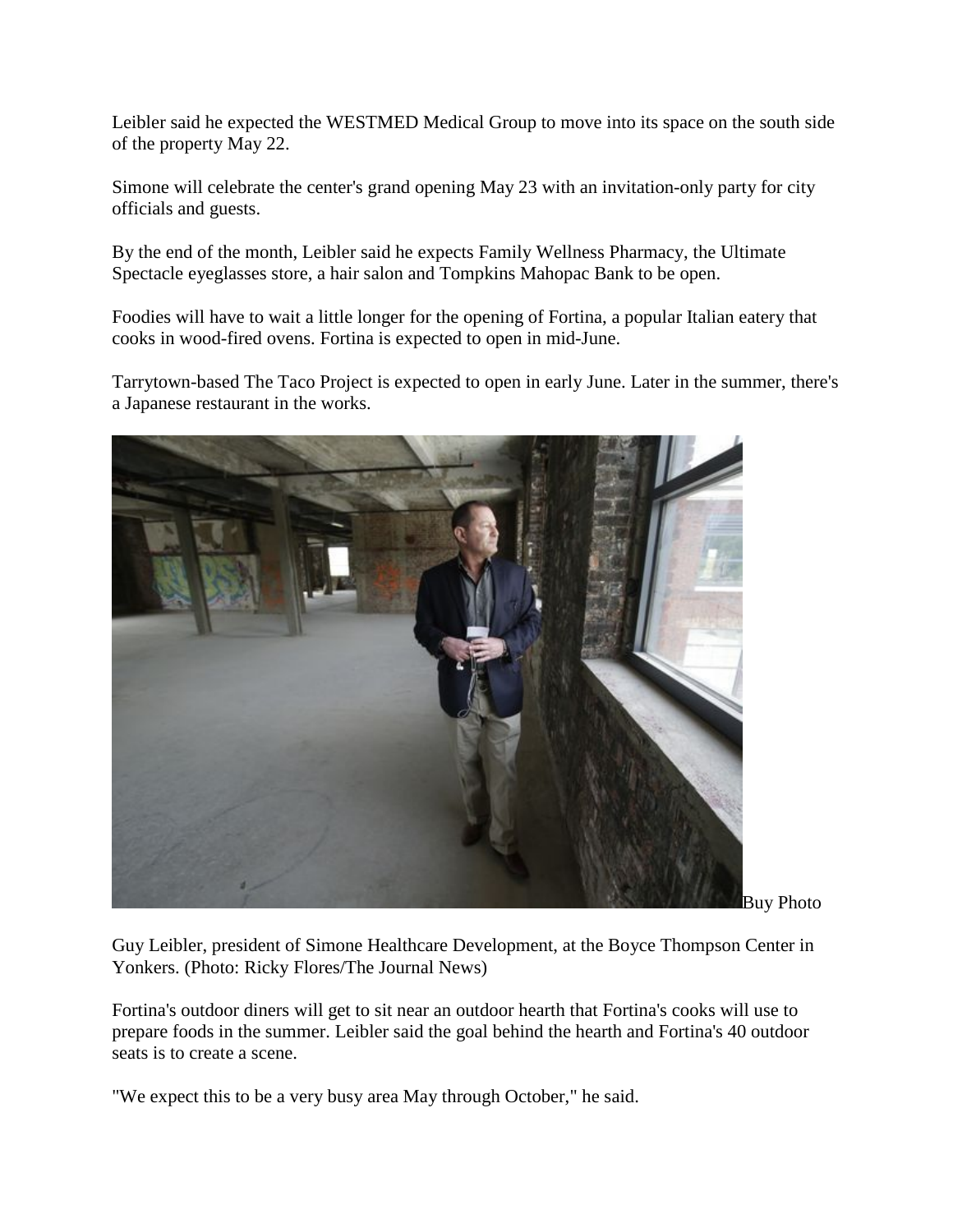Leibler said about 85 percent of the Boyce Thompson Center is leased.

The Boyce Thompson Center is the latest adaptive reuse project in Yonkers. For the past 15 years, the city has witnessed the renovation and reuse of many historic buildings, including the [Phillipsburg Building](https://en.wikipedia.org/wiki/Philipsburgh_Building) on Hudson Street, part of the former Alexander Smith Carpet Mills into the [YoHo artist lofts](http://www.yohoartists.org/) and the [City Jail](http://www.lohud.com/story/news/local/westchester/yonkers/2014/08/28/yonkers-city-jail-construction-begins/14735593/) into art dealer and collector Daniel Wolf's new headquarters.

The Boyce Thompson Center will have a permanent exhibition on the history of the former botanical research center in Yonkers before it moved to Cornell University.

"The historical society is very pleased that the developer not only rehabilitated and adaptively reused the building, but is also going to have an exhibit that honors William Boyce Thompson's philanthropy and the history of the Boyce Thompson Institute," said Yonkers Historical Society president Deirdre Rylander, whose group is helping to collect materials for the exhibition.

Former Yonkers City Council President Chuck Lesnick was a proponent of adaptive reuse and before his election to the City Council, he held a 2004 forum on historic preservation and adaptive reuse in Yonkers.

He said the city has made much progress on the issue since the debate a decade ago over whether the Boyce Thompson building was worth preserving.